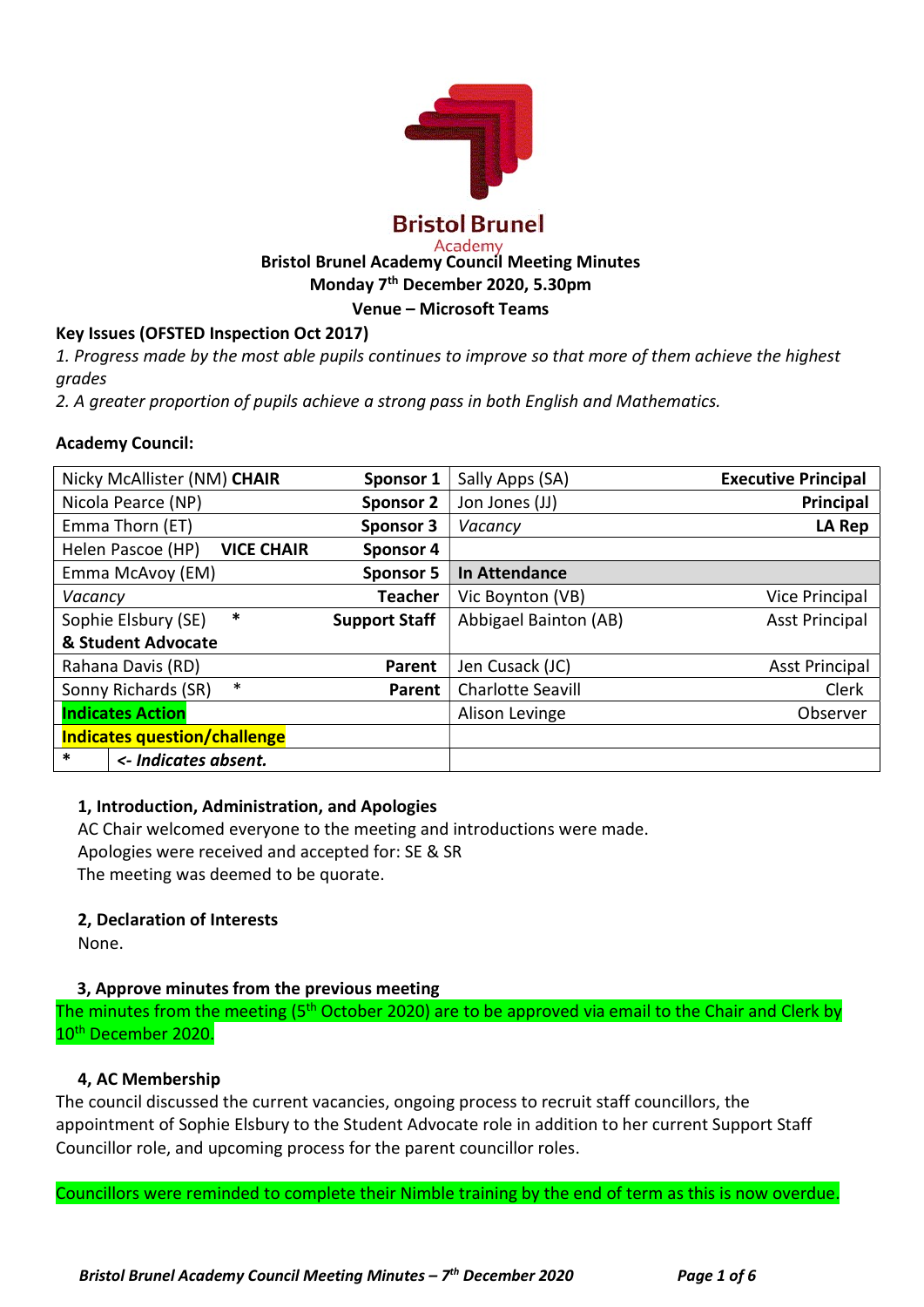## 5, Actions and Matters Arising

- Action all Councillors: If councillors have any comments or recommendations for the roles going forward please email the AC Chair and Clerk. – TBC when parent councillor election is complete – Clerk to move to Feb agenda.
- Action all Councillors: Nimble training, including reading KCSIE, is to be completed by October half term. - Ongoing
- Action Clerk: Arrange an additional meeting on 16th November. complete meeting is booked for 10th December.
- Action for SJ: To provide a report outlining how and where the curriculum supports Black History Month.
- Action for all Councillors The AC were asked to consider what the intent means for them and to respond via email
- Action Principal The council requested that the Principal pass this message of congratulations to the staff involved in securing this success for Y11 students.
- Action: Clerk to update the glossary to include SMSC
- Clerk reminded all Councillors to complete the Declaration of Interests form online as soon as possible - complete

# Academy Council Report

### Anti-Bullying update

The Council received an update on the academies anti-bullying approach including the term by term plan, feedback from students and staff, the interventions used when bullying occurs, the anti-bullying policy that is available on the academy website and the schools work with the Anti-Bullying Alliance. There have been updates and improvements in the ways that CPOMS is used to log occurrences of bullying and the tracking of different types of behaviour. The student council discuss anti-bullying as a regular agenda item. Staff have received training and have been introduced to the Anti-Bullying Alliance work and action plan. The next formal review of this work is in February when the academy hopes to be awarded their award.

Feedback from students included the need for visual reminders about bullying behaviour and so printed banners have been placed in each of the bubble zones. There have been focused assemblies and PSHE sessions based on feedback from students and CPOMS records including disablist behaviour and a student friendly 1-page summary Anti-Bullying Policy which is valuable for all tutors and in all pastoral offices.

There has been great work happening in tutor times discussed how people treat each other and a specialist intervention group has been introduced for some students who have been identified as engaging in bullying behaviour.

There is a project to work with parents and invite them to understand the work that is going on in school in this area and invite their views and input for future topics.

Students have been learning about he different roles in group bullying such as being a target, a ringleader or a defender. Students have been able to recognize themselves in these categories and student groups are working together to deliver assemblies to the rest of the school.

# The Council asked if there are trends emerging in CPOMS data and if the number if incidents are increasing because of the improvements in staff logging occurrences.

The academy has seen an increase in the number of occurrences logging in CPOMS using the new tagging system which is positive as it means that behaviour is being tracked and logged properly.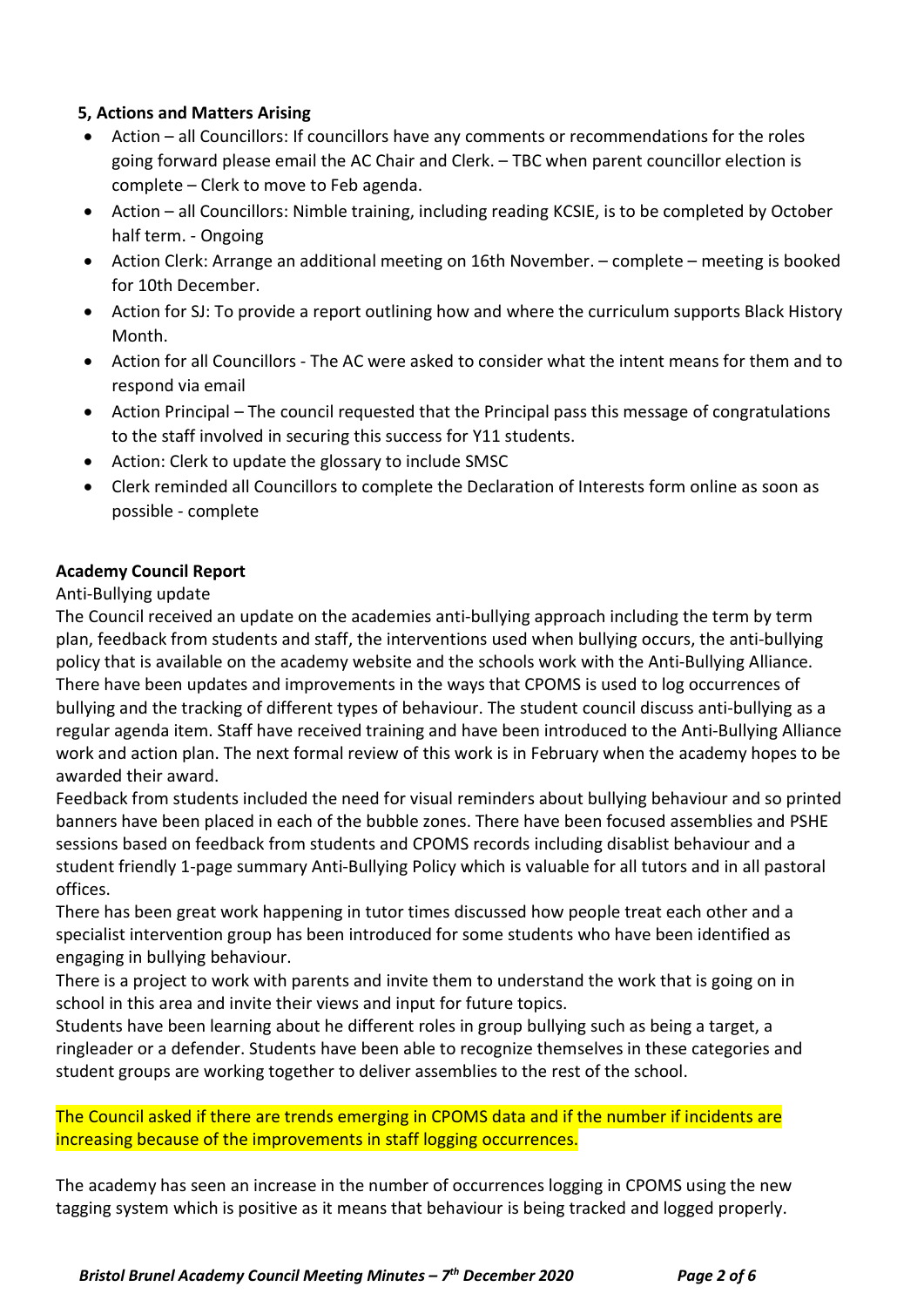However, the goal in the long term is obviously to see the number of incidents decreasing as students become more aware of their behaviour towards each other.

### The Council asked if the new pastoral team structure has helped in addressing anti-bullying.

The pastoral team is much bigger this year and the extra capacity has allowed for more one-to-one interventions, restorative meetings and fortnightly check-ins with students.

### The Council asked how success will be measured.

The long-term goal is for the number of incidents to reduce and for students to be able to speak confidently to staff to report incidents and provide feedback.

### COVID update

The academy has been communicating regularly with parents to keep families up to date with regards to COVID. The risk assessment is updated inline with the ever-changing guidance from the government which includes the current guidelines for staff and students to wear masks in corridors and communal spaces. Both staff and students have responded well to this and are wearing masks when needed. During the second national lockdown, students or staff who were considered clinically extremely vulnerable were required to stay at home but have been able to return to the academy in the tiered system. Where needed, some duties have been adapted to make work as safe as possible. SLT are carrying out a track and trace response to positive cases within the academy with great success so far.

The Council requested further information about the data showing the number of cases reducing but the number of isolations increasing.

It was explained that for most students who test positive, the number of "close contacts" is between 30-50, however in one case, a student had over 100 close contacts that then had to isolate.

The council raised concerns about the additional workload on all staff at the moment, but in particular those involved in the track and trace system. The Council asked if the current workload is sustainable for potentially the next 3-6 months.

The academy is supporting staff through this difficult period and accepting that some work will have to wait while other work is prioritized. There are more staff being trained in the track and trace system which will spread the workload and leave the authorization to SLT rather than the administrative work. This should hopefully release some time for more progressive strategic work to continue by senior members of staff. The leadership team agreed however that it probably isn't sustainable for length of time and will take time to consider the options available.

The Council requested an update on workload for staff at the next meeting – action Principal.

One of the measures in place to help prevent the spread of COVID is to ensure good ventilation throughout the building. This is obviously easier during warm months however as the weather gets colder, students are complaining about the cold. Students are being encouraged to wear additional layers underneath and over their school uniforms as the windows and doors will remain open.

There have been some questions from parents and students about the students moving around the academy instead of remaining in classrooms and staff moving around. The rationale behind the decision was to give staff ownership of their rooms, have their room set up in a way that helps them teach within the guidelines and stop students being left alone in classrooms whiles staff move around. It also gives students and staff access to specialist rooms such as science labs and kitchens. Movement around the academy has been reduced to a minimum and double lessons are especially helping in this area.

Bristol Brunel Academy Council Meeting Minutes –  $7<sup>th</sup>$  December 2020 Page 3 of 6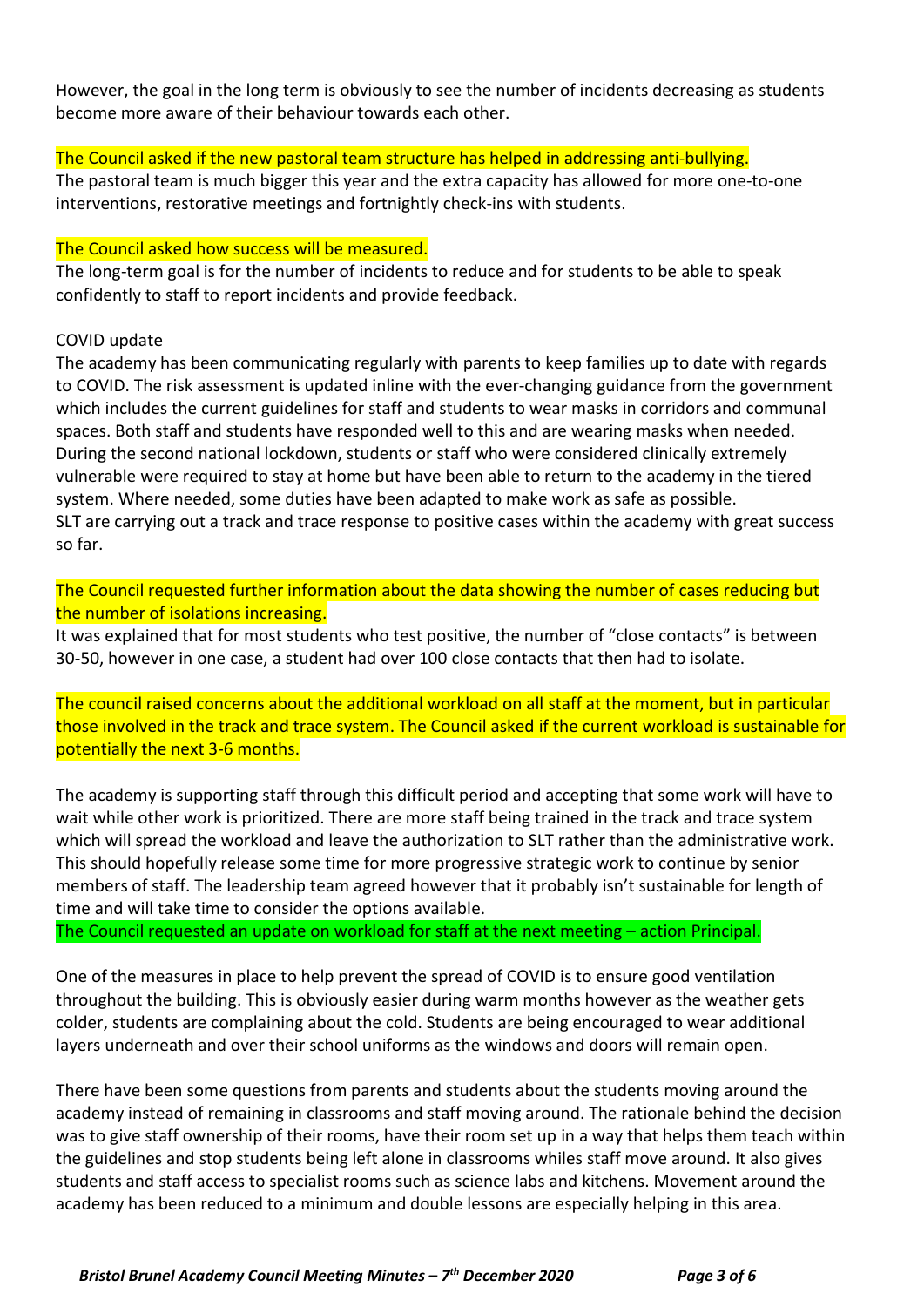Public Health England has confirmed that although there have been positive cases within the academy, there is no onward transmission within the academy. All cases have been transmitted outside of school which is very positive news for staff and students. The data currently suggest that the longer students are in school, the less likely they are to get it.

The academy is in receipt of Covid Catch Up Funding from the government and is required to present how it is being spent. The council noted that the academy has not received the usual Year 7 Catch up funding (circa £30k). The spending plan was shared with the council.

#### The Council raised concerns that the estimated £12k for cover costs was too little.

It was agreed that it probably was but that the funding was finite. The academy is in a position to be able to complete the year on budget with the expected cover costs, however that could change if guidance changes from central government.

### The Council questioned how the impact of the funding would be measured, how many students it would impact and what will be done if the desired impact isn't reached.

The funding is available for anyone who needs it but as a starting point, students who would not have reached the required grade at KS2 are being targeted.

The new Distance Learning Coordinator has been gathering information around the number of lessons the academy has made available online, how many students are engaging with it etc which is a good measure and staff will also be collecting student voice feedback.

#### Blended Learning

The Quality of Education Team have been working on a blended learning offer for students in the academy and working from home. The approach to learning is adjusted depending on the number of students working from the academy or from home. All students progress is tracked and interventions put in place where needed. There is a dedicated HLTA working with LAC students. The academy was incredible lucky with the DfE Laptop distribution and has ensured that everyone has access to a laptop and Wi-Fi.

# The council asked if parents are being supported to use programs such as Show my Homework and being able to access and return work to teachers.

Staff are working hard with students to ensure they understand how to access their learning when they are at home and the Distance Learning Coordinator has been working with families to resolve any problems. Where problems have been identified, staff are looking at other methods to ensure work is accessed and returned.

#### Attendance

The academy has been tracking attendance during the pandemic period using the new X code which is for when someone is isolating either because they are awaiting a test or because they have been in close contact with someone who has tested positive. If that person tests positive themselves, then they are marked as ill. Data was shared with the council included and excluding X codes. There is significantly lower attendance for students with SEND and PP and support is in place to address this.

When students are working from home, engagement is highest when lessons are streamed live. The academy was audited by the CLF CEO earlier in the term who provided areas for improvement and strong feedback which has been enacted on and shared across other CLF and East Bristol Principals. The follow up visit went well and improvement could be tracked.

As well as live lessons there are assemblies for students first thing in the morning to engage them in their learning for the day and to share key messages.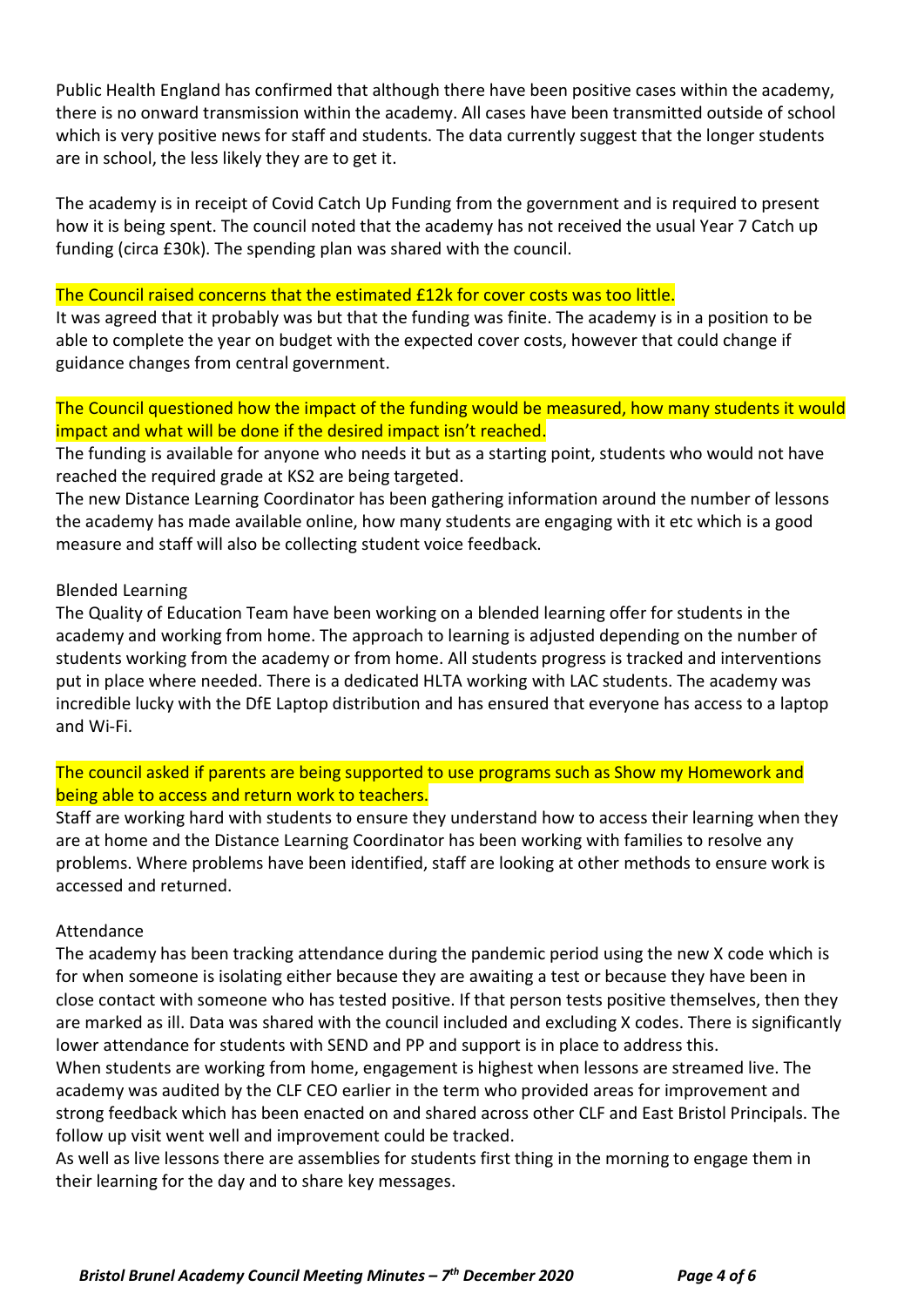The academy is tracking the attendance at remote lessons and the actual completion and submission of work and will provide an update at the next meeting. The council also asked for an update on extended writing at the next meeting.

There has been significant work done by the new CLF Attendance Officer and the BBA Attendance Officer to bring the roll, processes and procedures up to date. Penalty notices are still being issued where appropriate and processes are much more rigorous. Codes are being checked and followed up and data is much more useful.

# Council members shared their praise at the impressive improvement in this area and asked how it is working so well.

There have been three staffing changes in this area, including the introduction of a new Attendance Officer who has surpassed expectations and is making a huge impact on attendance. Secondly, bringing SLT members with expertise in this area back to focus on attendance has really helped. The CLF have appointed a central Attendance Lead who has brought a wealth of legal and procedural knowledge to the team.

### Mock Exams

The attest set of mock exam data will be available later this week but early indications show that students knowledge base is fine but they are unable to express it in a structured manner. This will be the focus throughout the academy going forward. Staff have been submitting predicted grades for students bearing in mind the potential need for CAG again, college applications and morale. These predictions need to be submitted in January.

### Parents' Evening

Parental surveys were completed to ascertain how parents would best like parents' evenings to run this year and so the plan for the upcoming Y11 parents' evening is heavily based on parent feedback. Parents will be able to log into an app that students have been trained to use beforehand and talk to teachers about their children while looking at books that students will take home. Lessons will be stopped a little early that day at 1.30m to accommodate the parents' evening however it is not the plan to do this at every parents' evening.

#### Pan & Post 16 Provision.

The council discussed the academies PAN & Post 16 provision changes and questions and challenge raised where appropriate.

#### 6, Safeguarding

There were no new updates to share by the SG AC link will be attending the upcoming anti-bullying review meeting in January.

#### 7, Finance, H&S and Estates

The academy is in a good position financially and is within budget outside of the additional COVID costs. The supply budget is causing some concern moving forward but that can't be predicted at this stage in such unusual circumstances.

#### 8, Policies that require review

There was an update on the system of reviewing policies and the feedback from the council was that the new system was very thorough and the academy has covered a huge amount of work to bring policies up to date.

Bristol Brunel Academy Council Meeting Minutes –  $7<sup>th</sup>$  December 2020 Page 5 of 6